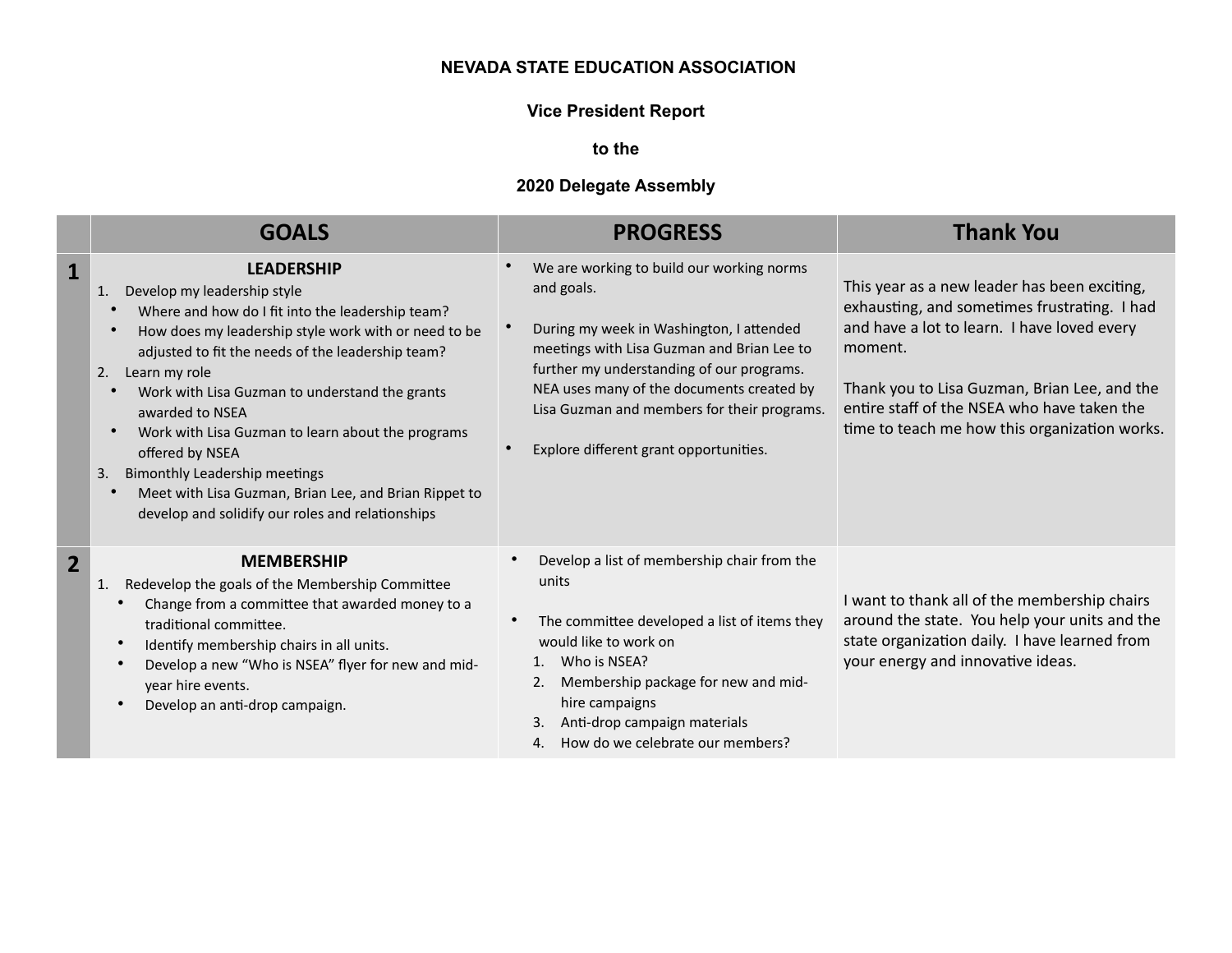## **NEVADA STATE EDUCATION ASSOCIATION**

# **Vice President Report**

**to the** 

#### **2020 Delegate Assembly**

| 3                | <b>WORKING IN TRAUMA</b><br>Research and Develop Social Emotion to help teachers<br>1.<br>and support staff members who are working with children<br>learning in trauma<br>Research and Develop training to assist teachers and<br>2.<br>support staff members who are working in trauma<br>Research and develop a self-care program<br>3.<br>New research: Students and staff dealing with trauma do<br>4.<br>to Covid-19                | Summer Kay is working with a team to identify<br>"trauma in learning" and "self-care."<br>Meetings are being held with our new partner<br>Dr. Kenneth Coll from the University of Nevada<br>Develop a new track to assist students and<br>staff in coping with trauma due to Covid-19. | This group not only deserves a thank you but<br>my admiration. Summer Kay and her team of<br>school counselors lead by Andrea DeMichieli<br>took my "I have a concern" moments and put<br>it into action.<br>The work they are doing will shape the way we<br>look at trauma with an action plan of care.                                                                                                                                 |
|------------------|-------------------------------------------------------------------------------------------------------------------------------------------------------------------------------------------------------------------------------------------------------------------------------------------------------------------------------------------------------------------------------------------------------------------------------------------|----------------------------------------------------------------------------------------------------------------------------------------------------------------------------------------------------------------------------------------------------------------------------------------|-------------------------------------------------------------------------------------------------------------------------------------------------------------------------------------------------------------------------------------------------------------------------------------------------------------------------------------------------------------------------------------------------------------------------------------------|
|                  | <b>GOALS</b>                                                                                                                                                                                                                                                                                                                                                                                                                              | <b>PROGRESS</b>                                                                                                                                                                                                                                                                        | <b>Thank You</b>                                                                                                                                                                                                                                                                                                                                                                                                                          |
| $\boldsymbol{4}$ | <b>REACH FOR THE STARS FOUNDATION</b><br>Move Reach for the Stars Scholarship to a foundation.<br>1.<br>Research which state unions have foundations<br>Contact other state unions who have current<br>foundations and request a copy of their bylaws,<br>policies, and articles of incorporation.<br>Fine-tune and rewrite our current documents to file<br>as a foundation with the state.<br>Learn and assist with grant writing<br>2. | The foundation has been formed, and Lisa<br>Guzman has been working on grants.                                                                                                                                                                                                         | It takes a village to start and run a foundation.<br>Thank you to<br>Lisa Guzman, for your vision and hard<br>work, starting the foundation and<br>writing the grants housed in the<br>foundation.<br>Frank Flaherty, pro bono work on the<br>$\bullet$<br>foundation's article of incorporation<br>and legal guidance.<br>Rachel Croft and Leah Terry donate<br>$\bullet$<br>many hours prof-reading grants and<br>overseeing their use. |